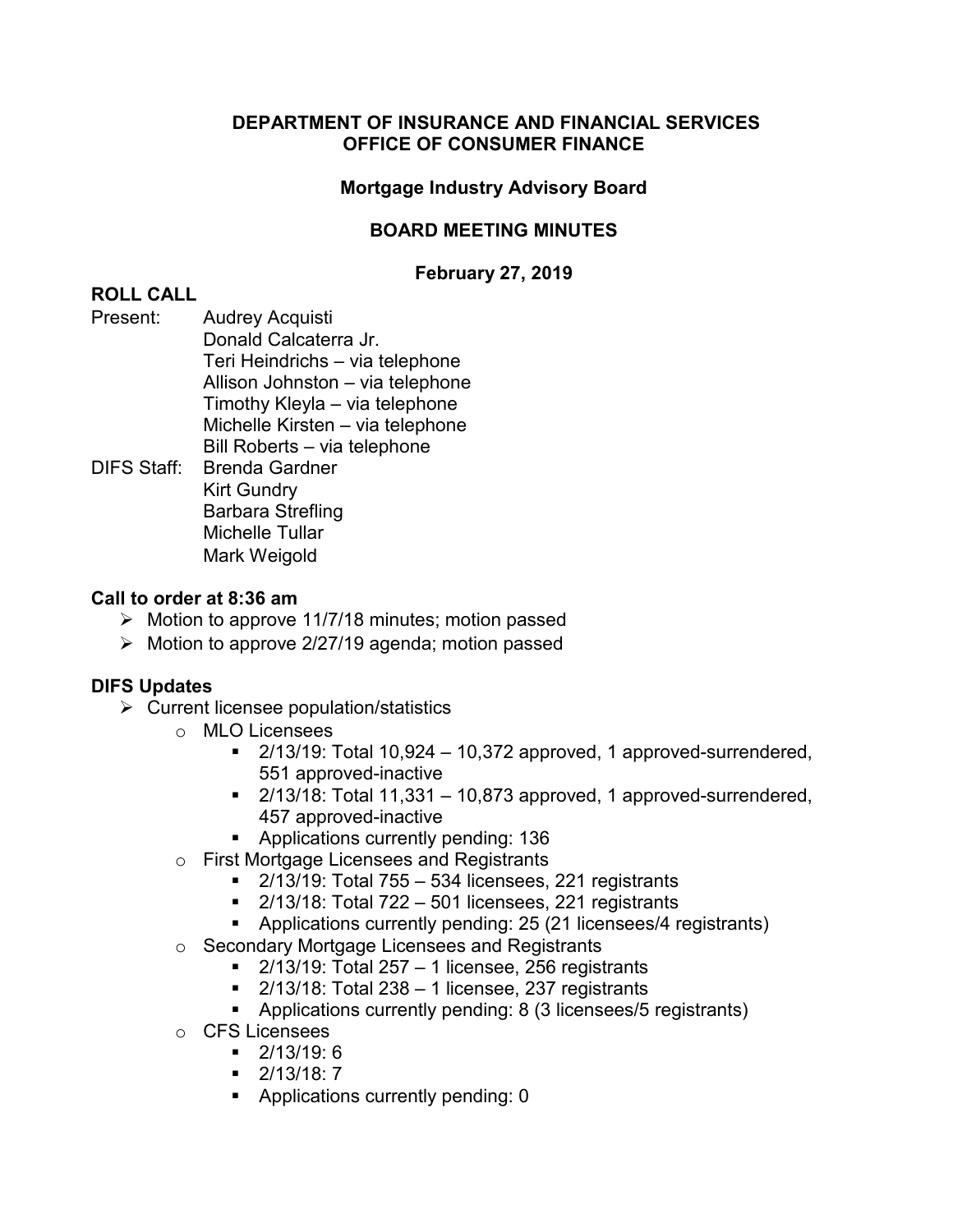Mortgage Industry Advisory Board Meeting Minutes, February 27, 2019 Page 2 of 4

- o New Applications Received
	- MLOs
		- 2019 year-to-date: 402
		- 2018 total: 4,014
	- First Mortgage Licensees and Registrants
		- 2019 year-to-date: 26
		- 2018 total: 148
	- Secondary Mortgage Licensees and Registrants
		- 2019 year-to-date: 5
		- 2018 total: 44
	- CFS
		- 2019 year-to-date: 0
		- 2018 total: 1
- o Federally Registered MLOs for Michigan
	- 12/31/18: 13,400
- $\triangleright$  Summary of 2018 Renewal Statistics, as of 2/12/19
	- o MLO Licensees
		- Eligible for renewal: 13,992
		- Processed and approved: 10,390
		- Terminated: 3,602
		- Run-off percentage: 26%
	- o First Mortgage Licensees and Registrants
		- **Eligible for renewal: 784**
		- **Processed and approved: 739**
		- **Terminated: 45**
		- Run-off percentage: 6%
	- o Secondary Mortgage Licensees and Registrants
		- **Eligible for renewal: 265**
		- Processed and approved: 255
		- **Terminated: 10**
		- Run-off percentage: 4%
	- o CFS Licensees
		- **Eligible for renewal: 7**
		- Processed and approved: 6
		- **Terminated: 1**
		- Run-off percentage: 14%
	- o Renewal update
		- Renewal notices were issued on 10/23/18 with reminder notices sent 11/27/18; final notices were issued on 12/12/18. DIFS staff reached out to companies with deficiencies via telephone beginning on 11/27/18.
		- MLOs and Companies may reinstate expired licenses during the 1/1/19 through 2/28/19 reinstatement period; late penalty fees of \$25 per day up to a \$1,000 maximum will apply. All licenses not renewed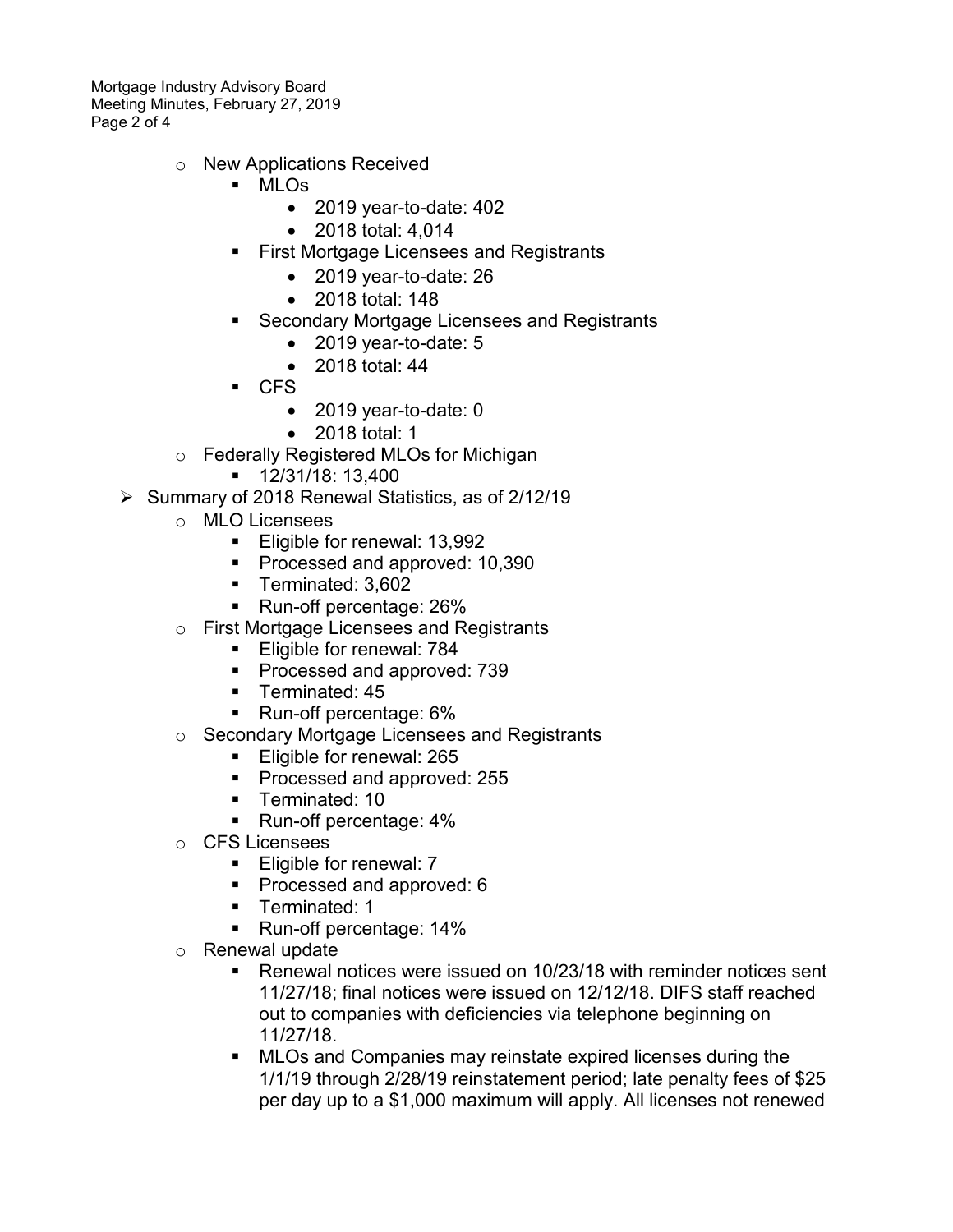Mortgage Industry Advisory Board Meeting Minutes, February 27, 2019 Page 3 of 4

> by 2/28/19 will reflect an NMLS status of "terminated-expired" as of 3/1/19.

- $\triangleright$  NMLS Annual Conference and Training
	- o National conference held 2/18/19 through 2/21/19; six staff members from DIFS attended.
	- $\circ$  NMLS 2.0: Launch date was not yet announced for new system, currently under development.
	- o MLO Temporary Authority to Operate (TAO)
		- Several breakout sessions were held regarding TAO
		- NMLS has posted TAO Frequently Asked Questions on its website
		- NMLS will determine initial eligibility and sponsorship for an MLO applicant requesting TAO status. Applicant State will conduct background checks. Generally, States will have the ability to send a Notice of Denial to applicants who do not meet requirements.
		- NMLS expects two status types for TAO applicants: TA eligible and TA granted. TAOs must be employees of sponsor; independent contractors paid via 1099 will not be eligible for TAO status.
	- o State Examination System (SES)
		- NMLS is targeting the initial launch of SES in late 2019.
		- SES will serve as an exam management system that will help standardize workflows, facilitate communication between licensees and state regulators, and allow for confidential collaboration and sharing of data between and among state regulators and Federal agencies.
	- $\circ$  DIFS was recognized during the conference for its Mortgage Visitation Program. Visitations are used to introduce DIFS examination staff to newly licensed mortgage companies in an effort to create open lines of communication and inform licensees of best practices and common violations of state and federal laws. A visitation is voluntary for the licensee and is usually conducted within the first six months of licensure.
- MLO Temporary Authority to Operate: General discussion held regarding future implementation of the TAO program. DIFS is currently developing language to amend MLOLA to comport with changes in the SAFE Act. An MMLA representative has also contacted DIFS regarding MLOLA amendments. The change in federal law becomes effective 11/24/19.

# **Licensing/Compliance/Examination/Enforcement Discussion**

- Mortgage Examination and Investigation Section (MEIS) Statistics
	- o Examinations
		- 2018: 129
		- 2017: 166
	- o Investigations
		- $-2018:67$
		- $-2017:37$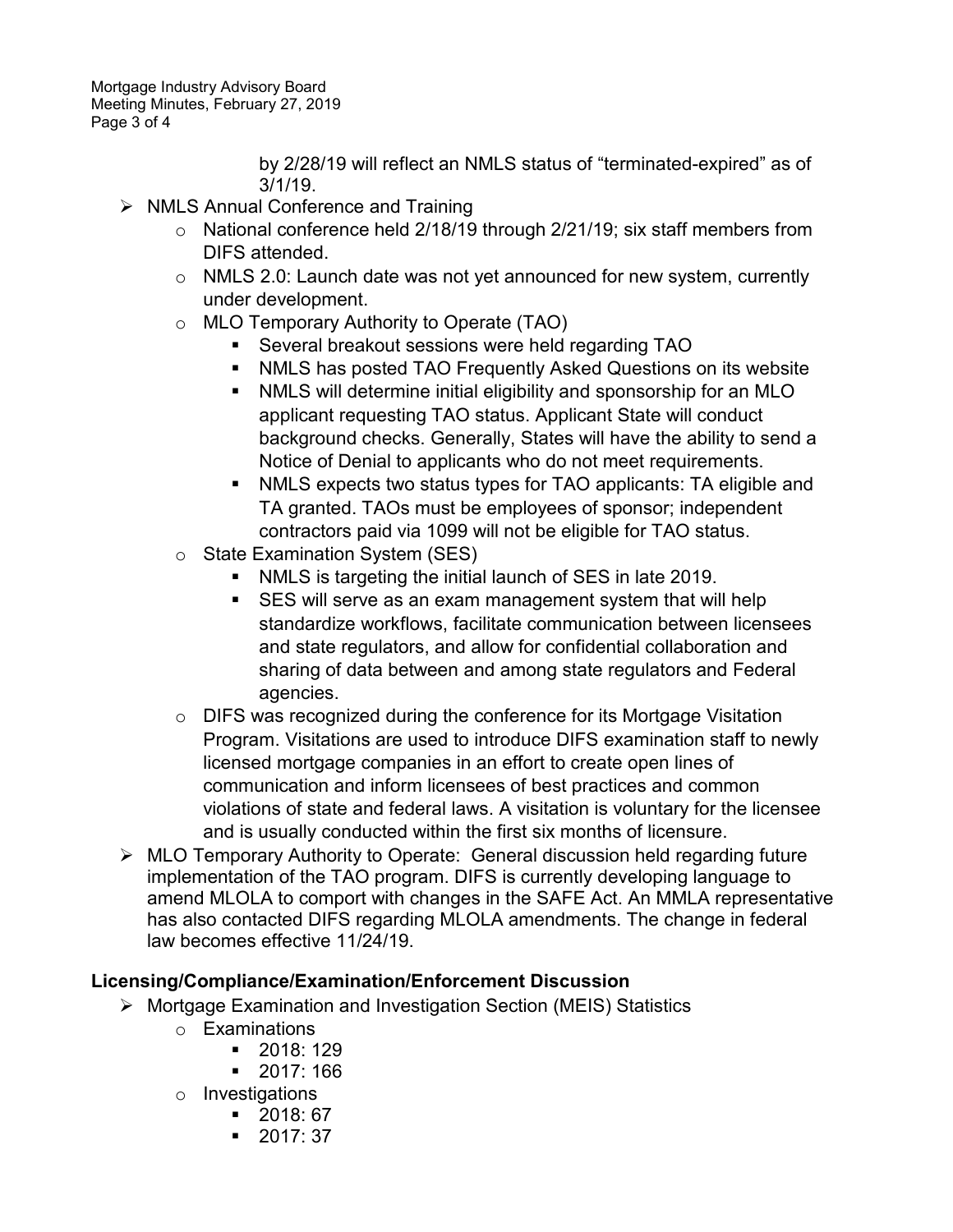Mortgage Industry Advisory Board Meeting Minutes, February 27, 2019 Page 4 of 4

- o Visitations for new licensees
	- $\blacksquare$  2018: 104
	- 2017: 85
- $\triangleright$  Current Issues
	- o DIFS has seen a significant number of new applications filed by companies seeking mortgage broker licenses. Increased activity by MLOs moving from loan origination as individuals to broker licenses under the MBLSLA has been noted. Discussion was held regarding challenges some MLOs face in transitioning to this new authority. The Board reported that there are firms in the marketplace offering products to assist brokers with compliance, including technology platforms, advertising templates, and other compliance tools.
	- o General discussion held regarding non-qualified mortgage loans and the increasing demand in the marketplace.

#### **Industry Updates and Agenda Items**

- $\triangleright$  Discussion held regarding loan data points requested by DIFS during examinations, which may differ from data collected in some loan operating systems. Industry requested publication of data points so licensees may track this data if they wish. DIFS advised that a list of loan data points is contained in the Officer/Manager Questionnaire on the DIFS website.
- Discussion held regarding advertising and marketing practices. DIFS will not issue Frequently Asked Questions on federal regulations, but will continue to work with licensees during examinations to discuss acceptable marketing practices.
- $\triangleright$  GSE Reforms: Ongoing discussions are being held in Washington, D.C.
- GNMA Guidelines: Discussion held regarding GNMA's changing requirements that favor large lenders and present concerns for small community lenders.
- $\triangleright$  CFPB: Discussion held regarding Industry concerns with loan officer compensation. Industry groups have reached out to CFPB in an effort to engage on this topic.

#### **Next meetings**

- $\triangleright$  May 15, 2019: 8:30 am in Lansing
- $\geq$  August 14, 2019: 8:30 am in Lansing

\_\_\_\_\_\_\_\_\_\_\_\_\_\_\_\_\_\_\_\_\_\_\_\_\_\_\_\_\_\_\_\_\_\_\_\_\_\_\_

### **Meeting adjourned at 10:56 am**

Allison Johnston, MIAB Secretary

\_\_\_\_\_\_\_\_\_\_\_\_\_\_\_\_\_\_\_\_\_\_\_\_\_\_\_\_\_\_\_\_\_\_\_\_\_\_\_ Michelle Tullar, DIFS Recording Secretary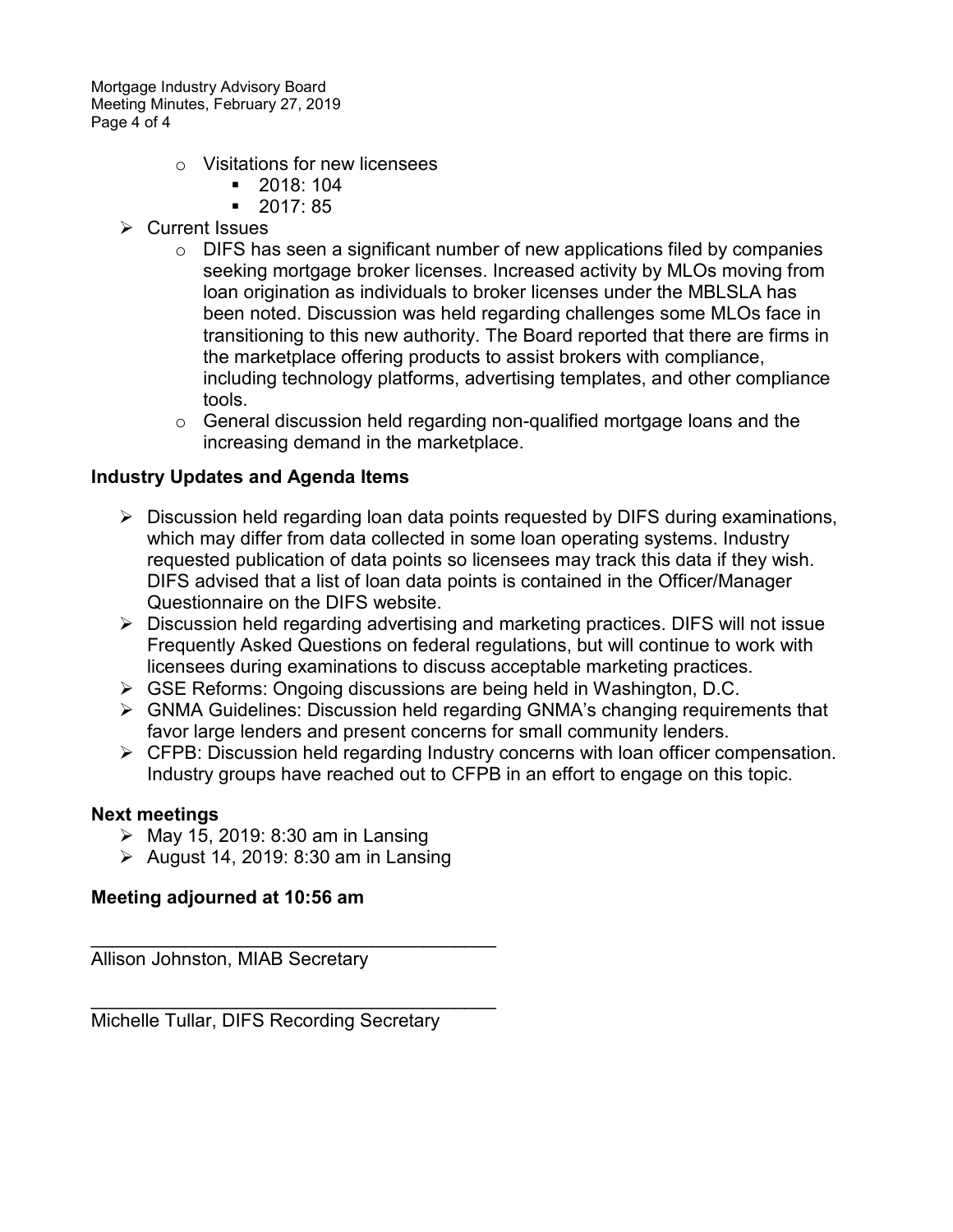#### **Mortgage Industry Advisory Board**

#### **BOARD MEETING MINUTES**

**May 15, 2019**

### **ROLL CALL**

- Present: Audrey Acquisti Donald Calcaterra Jr. Teri Heindrichs Allison Johnston Michelle Kirsten Timothy Kleyla Bill Roberts – Excused
- DIFS Staff: Alex Dornberg Brenda Gardner Kirt Gundry Nancy Lampman Barbara Strefling Mark Weigold Michelle Tullar – Excused

### **Call to order at 8:37 am**

- $\triangleright$  Motion to approve 2/27/19 minutes; motion passed
- $\triangleright$  Motion to approve 5/15/19 agenda; motion passed

### **DIFS Updates**

- $\triangleright$  Current licensee population/statistics
	- o MLO Licensees
		- $\blacksquare$  5/15/19: Total 11,736 10,652 approved, 1,084 approved-inactive
		- $\blacksquare$  5/15/18: Total 12,448 11,091 approved, 1,357 approved-inactive
		- **Applications currently pending: 120**
		- Approved to date in 2019: 1,065
	- o First Mortgage Licensees and Registrants
		- $\blacksquare$  5/15/19: Total 790 564 licensees, 226 registrants
		- 5/15/18: Total 738 513 licensees, 225 registrants
		- **Applications currently pending: 25**
	- o Secondary Mortgage Licensees and Registrants
		- $\blacksquare$  5/15/19: Total 266 1 licensee, 265 registrants
		- $\blacksquare$  5/15/18: Total 244 1 licensee, 243 registrants
		- **Applications currently pending: 9**
	- o CFS Licensees
		- $=$  5/15/19 6
		- $-5/15/18:7$
		- **Applications currently pending: 0**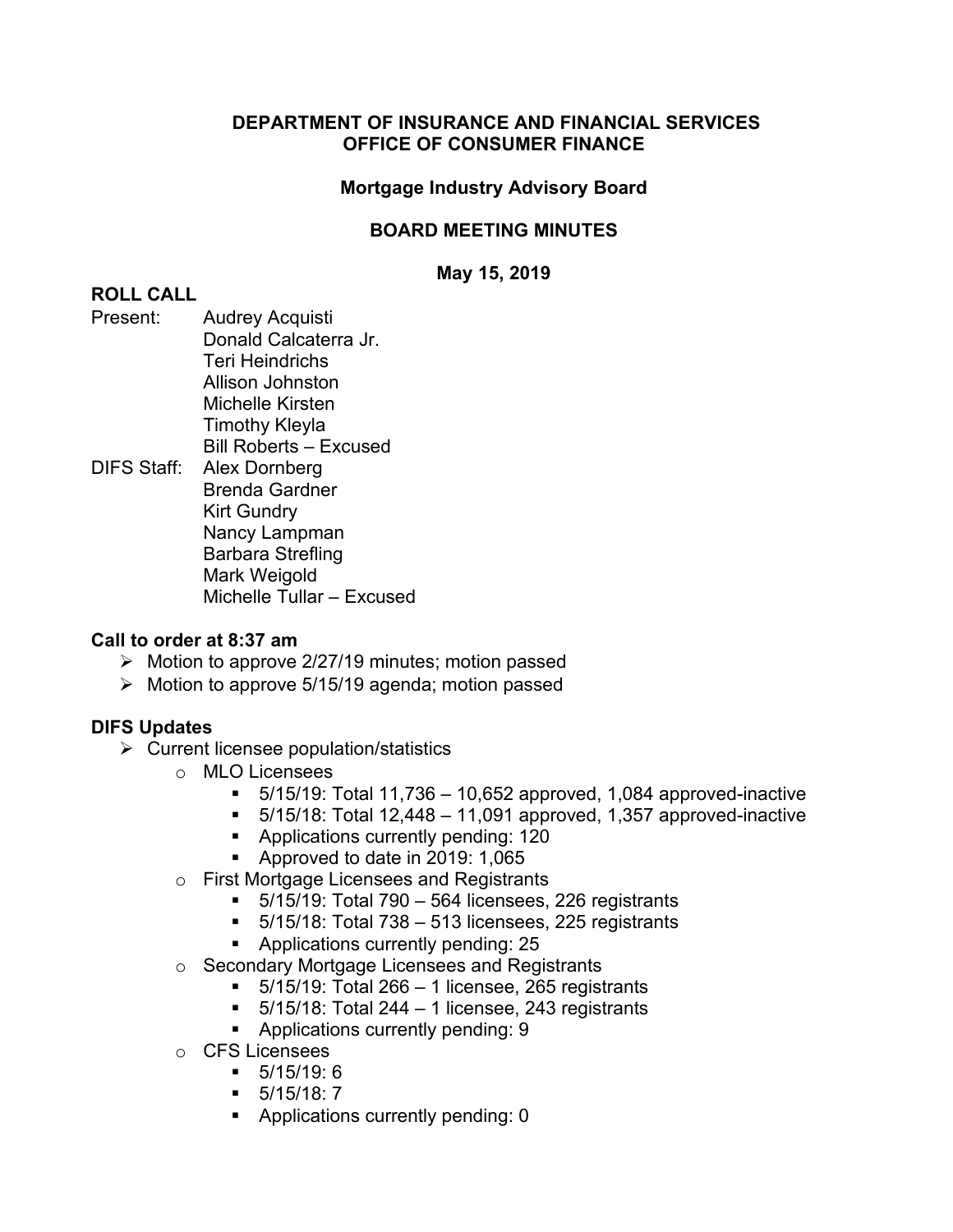Mortgage Industry Advisory Board Meeting Minutes, May 15, 2019 Page 2 of 4

- o New Applications Received
	- MLOs
		- 2019 year-to-date: 1,304
		- 2018 total: 4,014
	- **First Mortgage Licensees and Registrants** 
		- 2019 year-to-date: 79
		- 2018 total: 148
	- Secondary Mortgage Licensees and Registrants
		- 2019 year-to-date: 21
		- 2018 total: 44
	- CFS
		- 2019 year-to-date: 0
		- 2018 total: 1
- o Federally Registered MLOs for Michigan
	- 3/31/19: 13,228
	- 3/31/18: 13,505
- ▶ Summary of 2018 Year-End Renewals for 2019 Licensing Year
	- o MLO Licensees
		- **Eligible for renewal: 13,992**
		- Processed and approved: 10,449
		- Terminated or expired: 3,543
		- Run-off percentage: 25%
	- o First Mortgage Licensees and Registrants
		- **Eligible for renewal: 784**
		- Processed and approved: 740
		- **Terminated or expired: 44**
		- Run-off percentage: 6%
	- o Secondary Mortgage Licensees and Registrants
		- **Eligible for renewal: 265**
		- Processed and approved: 256
		- Terminated or expired: 9
		- Run-off percentage: 3%
	- o CFS Licensees
		- **Eligible for renewal: 7**
		- **Processed and approved: 6**
		- **Terminated or expired: 1**
		- Run-off percentage: 14%
- $\triangleright$  NMLS
	- o NMLS 2.0: Launch date not yet announced for new licensing system, currently under development.
	- o NMLS is targeting the initial launch of the State Examination System known as SES – in late 2019.
	- o MLO Temporary Authority to Operate (TAO): Discussion held regarding future implementation of the TAO program. DIFS is developing proposed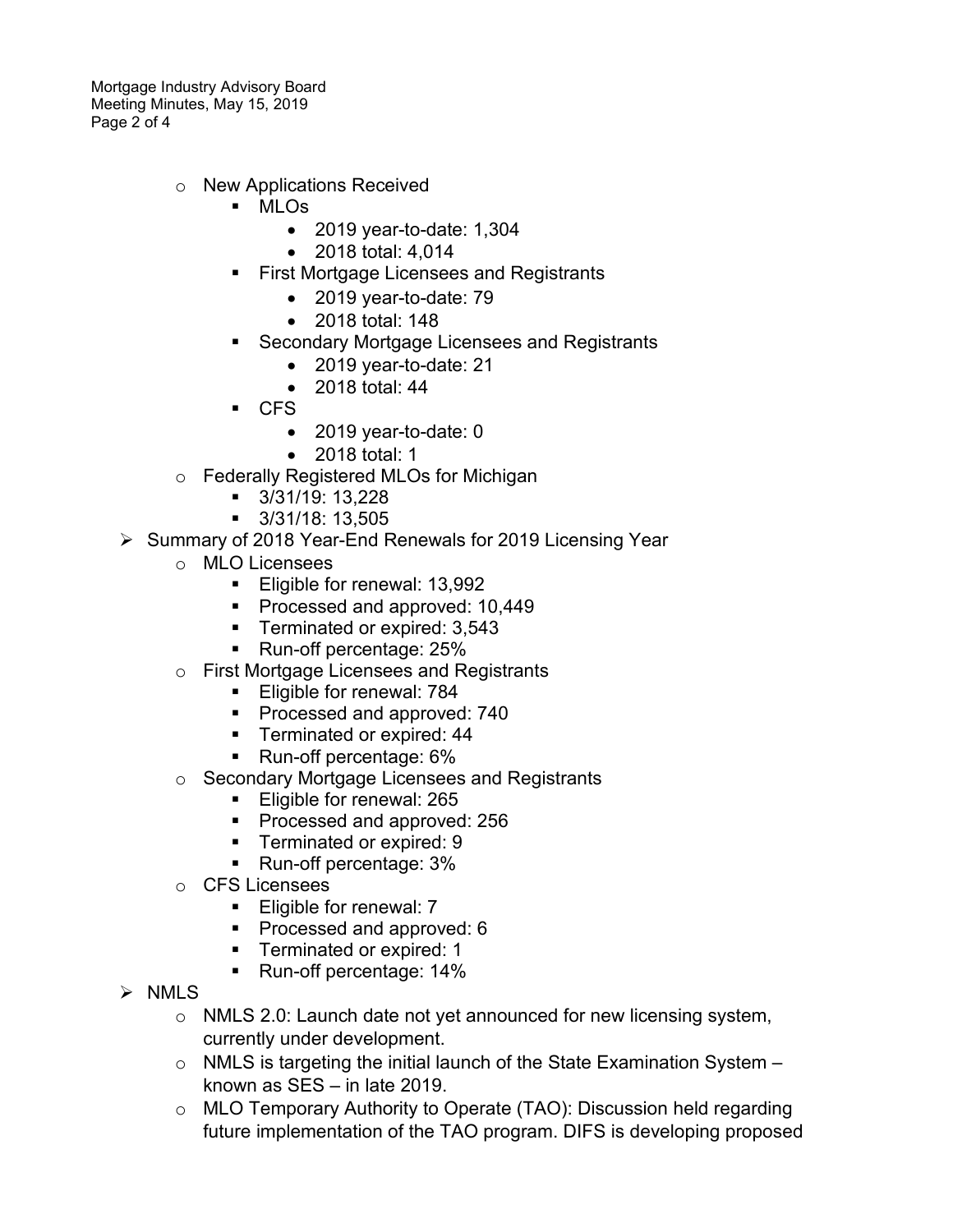Mortgage Industry Advisory Board Meeting Minutes, May 15, 2019 Page 3 of 4

> language to amend MLOLA to comport with changes in the SAFE Act, and will share a draft with MMLA when available. The Board indicated industry is willing to work with DIFS to facilitate the legislative process. The change in federal law becomes effective 11/24/19.

 AARMR Annual Conference is scheduled for June 6-8, 2019 in San Diego, California.

# **Licensing/Compliance/Examination/Enforcement Discussion**

- Mortgage Examination and Investigation Section (MEIS) Statistics
	- o Examinations
		- 2019 year-to-date: 51
	- o Investigations
		- 2019 year-to-date: 27
	- o Visitations for new licensees
		- 2019 year-to-date: 37
- **▶ Current Issues** 
	- o DIFS continues to see significant application activity for broker-only licenses, often MLOs moving from loan origination as individuals to broker/company licensure. Compliance issues on exams have been noted, possibly because new brokers may not fully understand compliance requirements. These include maintaining complete books and records, producing timely information for an examination, and meeting filing deadlines for mortgage call reports and financial statements.
	- o Discussion held regarding occasional slow response times from licenses for information requested prior to examinations. Providing timely responses helps facilitate completion of an exam efficiently and on schedule.
- $\triangleright$  Kirt Gundry final meeting: DIFS announced Kirt was retiring and this would be his last meeting. The board thanked Kirt for his contributions, noted he will be missed and wished him well in retirement.

# **Industry Updates and Agenda Items**

- GSE Reform: Dr. Mark Calabria, new director of FHFA, would like to end the conservatorship of the GSEs and see action by Congress on housing finance reform. It was noted that GSEs need more capital to protect taxpayers.
- GNMA: Discussion held regarding agency activities, including: GNMA is pleased with review of largest IMBs, with no concerns; agency is reaching out to warehousing lenders; GNMA summit is scheduled for June; and GNMA is concerned with high prepayment speeds and has requested industry comment.
- CFPB: Discussion held regarding possible changes to loan officer compensation. There is a chance that changes may be made to allow FHA commission exceptions and ability to charge MLOs for errors. There is a lesser chance that changes will address compensation adjustments for competitive reasons.
- Connecticut Lender/Regulator Lawsuit on MLO activities requiring licensure: General discussion held; Connecticut regulator has broad MLO definition.
- MIAB Interim Officers: Officer elections were held due to the resignation of Chairman Bill Roberts. Elected officers are as follows: Donald Calcaterra Jr.,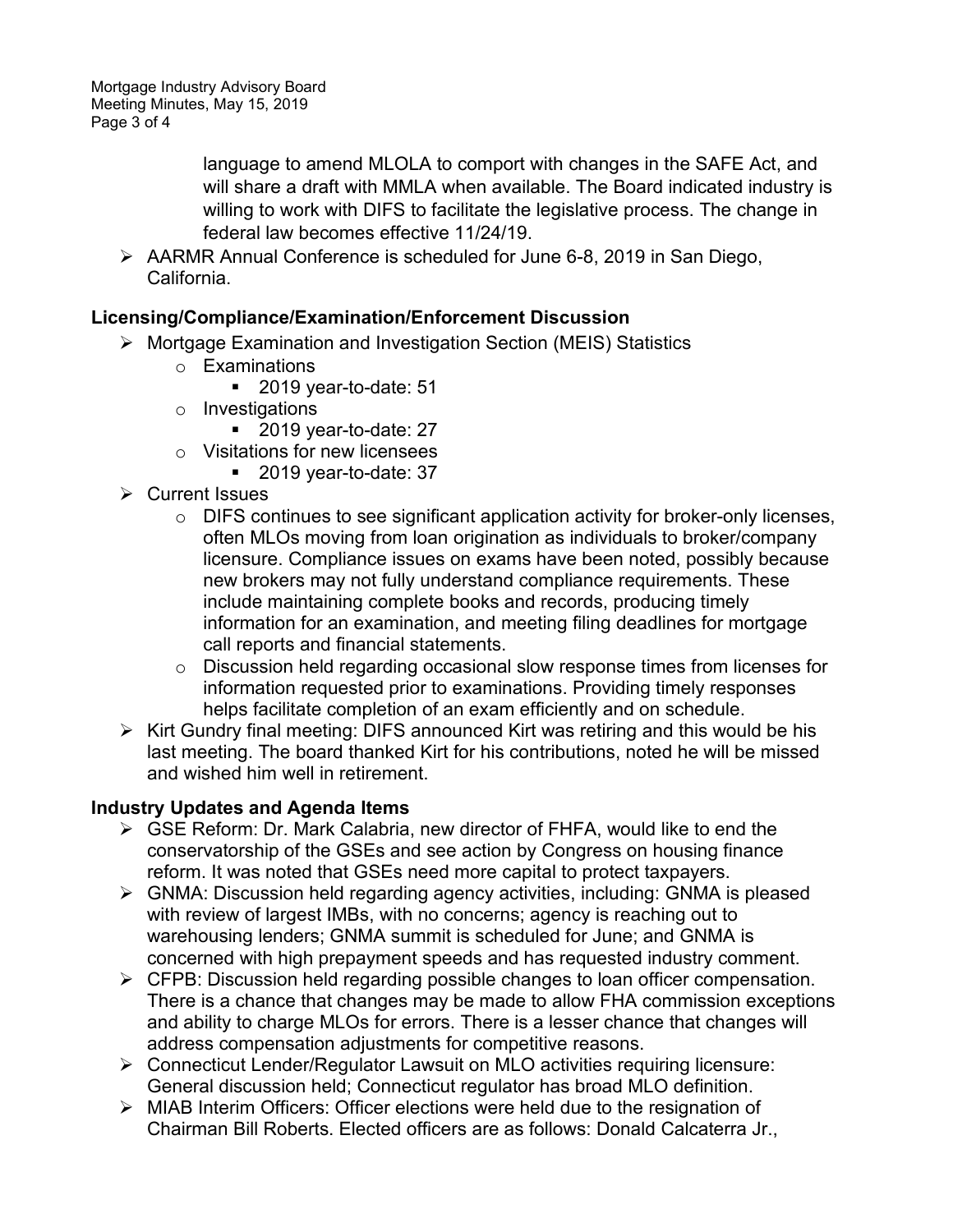Mortgage Industry Advisory Board Meeting Minutes, May 15, 2019 Page 4 of 4

> Chairperson; Allison Johnston, Vice Chairperson; and Audrey Acquisti, Secretary. Annual election of officers will be held at the August meeting.

- $\triangleright$  A vacant seat on the Board now exists with the resignation of Bill Roberts. DIFS will contact the MMLA to request a list of nominees in accordance with Section 33(2)(a) of the MBLSLA. The Board indicated it will assist in identifying nominees. DIFS advised that it seeks a broad-based Board including brokers, lenders, and servicers as well as small and large company representatives.
- MMLA has elected Mark Bigelow to the MMLA State Board of Directors. MMLA has a new committee headed by Mark Bigelow to provide resources to the mortgage broker community in Michigan. A committee name has yet to be determined**.** There will not be an MMLA compliance conference in 2019.

## **Next meetings**

- August 21, 2019: 8:30 am in Lansing
- November 13, 2019: 8:30 am in Lansing

\_\_\_\_\_\_\_\_\_\_\_\_\_\_\_\_\_\_\_\_\_\_\_\_\_\_\_\_\_\_\_\_\_\_\_\_\_\_\_

# **Meeting adjourned at 11:01 am**

Audrey Acquisti, MIAB Secretary

\_\_\_\_\_\_\_\_\_\_\_\_\_\_\_\_\_\_\_\_\_\_\_\_\_\_\_\_\_\_\_\_\_\_\_\_\_\_\_ Nancy Lampman, DIFS Acting Recording Secretary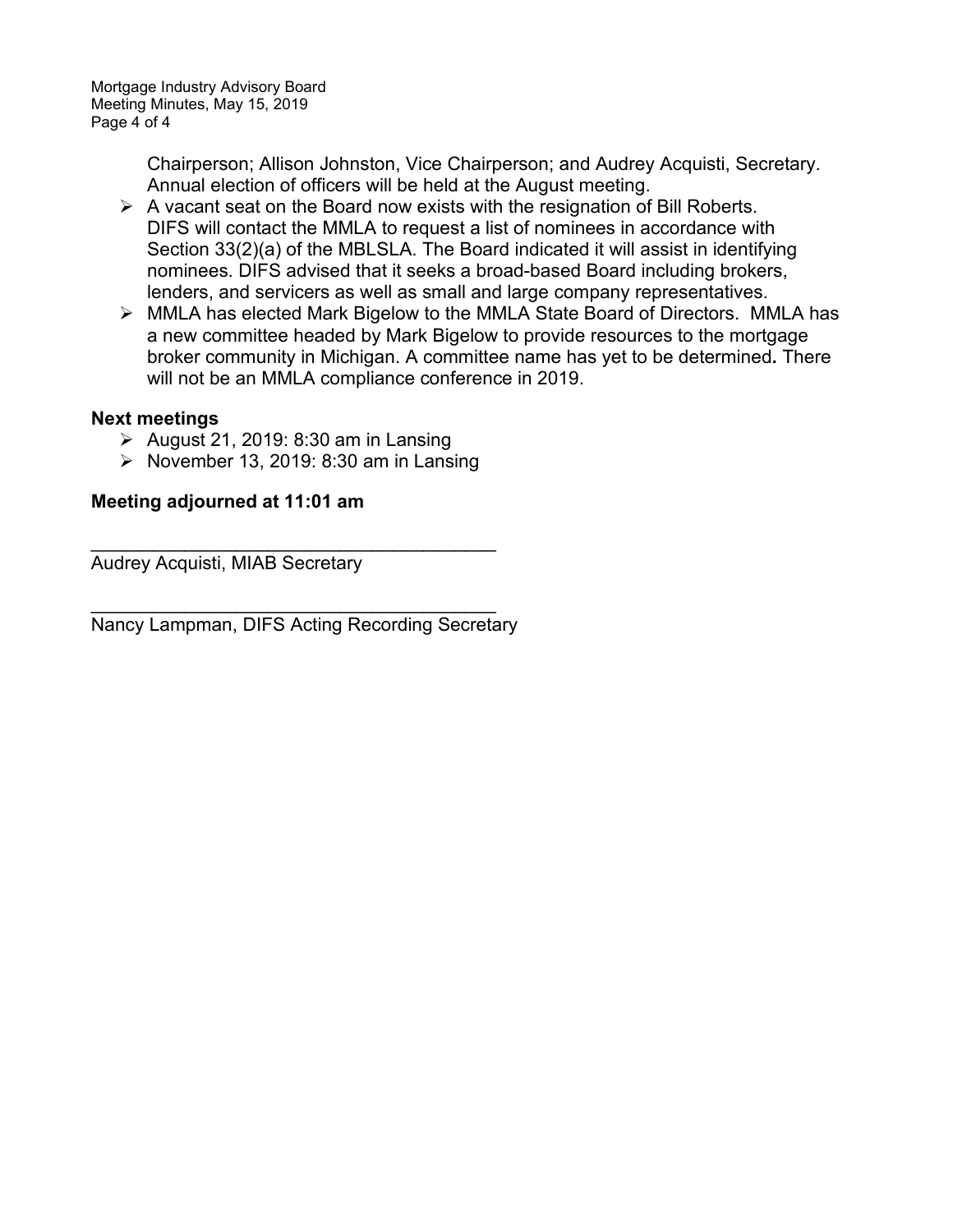#### **Mortgage Industry Advisory Board**

### **BOARD MEETING MINUTES**

### **August 21, 2019**

### **ROLL CALL**

- Present: Audrey Acquisti Donald Calcaterra Jr. Daniel Grzywacz Teri Heindrichs Allison Johnston – via telephone Michelle Kirsten – via telephone Timothy Kleyla – via telephone DIFS Staff: Brenda Gardner Marissa Hendee
	- Barbara Strefling Michelle Tullar Mark Weigold

#### **Call to order at 8:38 am**

- $\triangleright$  Motion to approve 5/15/19 minutes; motion passed
- $\triangleright$  Motion to approve the 8/21/19 agenda; motion passed

### **Board Composition**

- $\triangleright$  Introduction and welcome to new board member Daniel Grzywacz and to the new MEIS Director, Marissa Hendee.
- DIFS announced the retirement of Barbara Strefling, Director of the Office of Consumer Finance. Barb thanked the board for their commitment and dedication. The board thanked Barb and wished her well with her future endeavors.
- $\triangleright$  Don Calcaterra reviewed the MIAB purpose, history and responsibilities, and member terms. Members whose first term will expire in May of 2020 were asked to consider if they are willing to continue a second term.
- $\triangleright$  Discussion held regarding the important opportunity the MIAB meetings present for discussions with state regulators and industry. A commitment to MIAB Board Meeting attendance is expected.
- $\triangleright$  Election of Officers: The following officers were elected by unanimous vote:
	- o Allison Johnson, Chairman
	- o Audrey Acquisti, Vice Chairman
	- o Teri Heindrichs, Secretary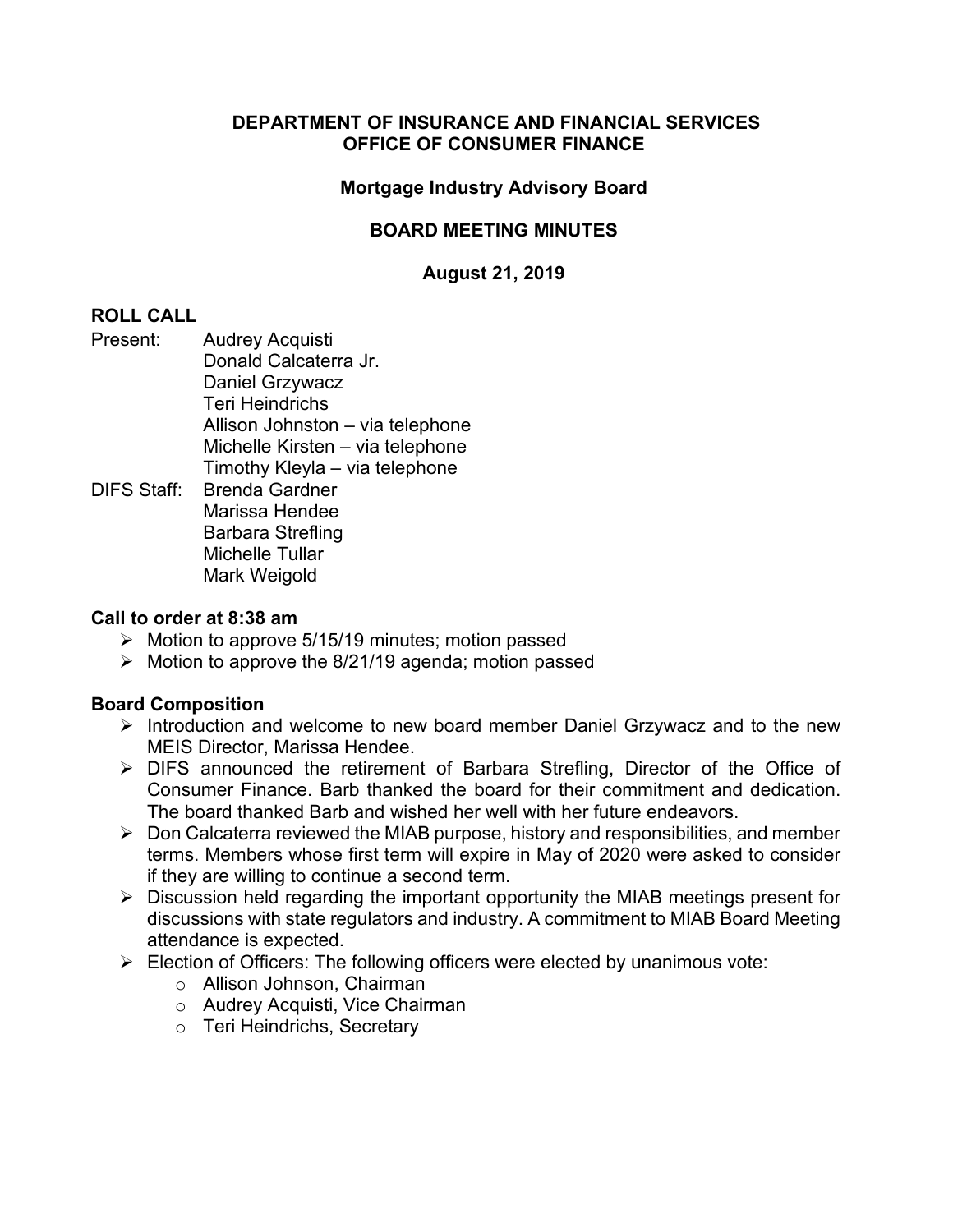Mortgage Industry Advisory Board Meeting Minutes, August 21, 2019 Page 2 of 5

# **DIFS Updates**

- $\triangleright$  Current licensee population/statistics
	- o MLO Licensees
		- $\blacksquare$  August 2019: Total 12,392 10,889 approved, 1,502 approvedinactive, 1 approved-surrender/cancellation requested
		- August 2018: Total  $13,377 11,032$  approved, 2,345 approvedinactive
		- **Applications currently pending: 104**
		- 2019 monthly average: 282 (a drop from last year)
	- o First Mortgage Licensees and Registrants
		- August 2019: Total 816 590 licensees, 226 registrants
		- August 2018: Total 762 538 licensees, 224 registrants
		- Applications currently pending: 24
	- o Secondary Mortgage Licensees and Registrants
		- August 2019: Total 281 2 licensees, 279 registrants
		- August 2018: Total 253 1 licensee, 252 registrants
		- Applications currently pending: 5
	- o CFS Licensees
		- August 2019: 6
		- **August 2018: 7**
		- **Applications currently pending: 0**
	- o New Applications Received
		- MLOs
			- 2019 year-to-date: 1,976
			- 2018 total: 4,014 (335 applications/monthly average)
			- Applications currently pending: 104
		- First Mortgage Licensees and Registrants
			- 2019 year-to-date: 126
			- 2018 total: 148
			- Applications currently pending: 24
			- Secondary Mortgage Licensees and Registrants
				- 2019 year-to-date: 37
				- 2018 total: 44
				- Applications currently pending: 5
		- CFS
			- 2019 year-to-date: 0
			- 2018 total: 1
	- o Federally Registered MLOs for Michigan
		- 6/30/19: 13,261
		- 6/30/18: 13,554
- MLO application discussion: DIFS received nearly 1,000 less applications, to date, than last year. There is no obvious reason for the decline in MLO applications. The Average MLO age is 50, many may be retiring.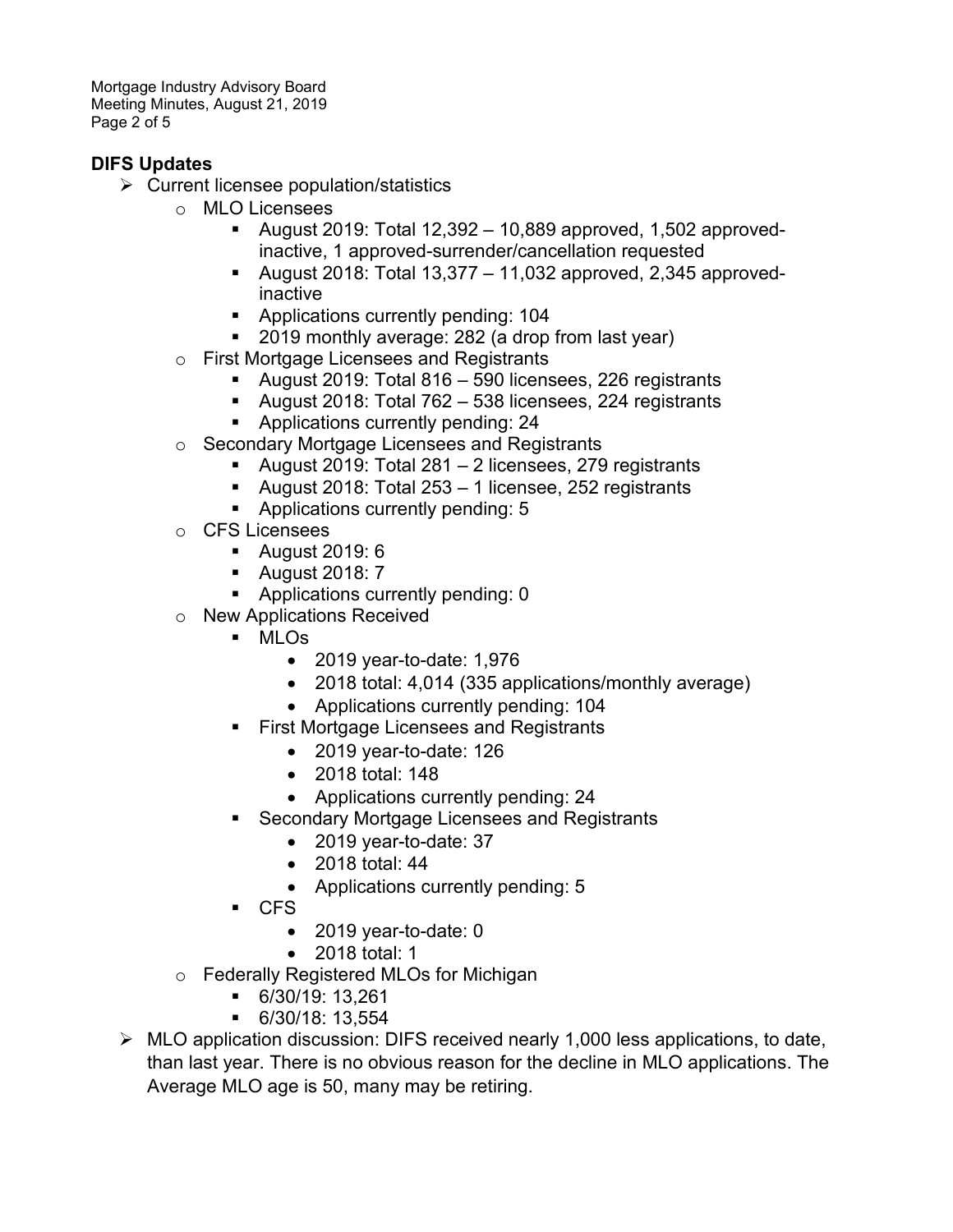Mortgage Industry Advisory Board Meeting Minutes, August 21, 2019 Page 3 of 5

- $\triangleright$  Current individual and company MLO surety bonds must be converted to a perpetual surety bond by December 31, 2019, irrespective of the surety bond's current expiration date. Outstanding perpetual surety bond conversions to date:
	- o Company MLO surety bonds: 148
	- o MLO individual surety bonds: 2,008
- $\triangleright$  Renewal discussion held
	- o DIFS sent renewal packets via the GovDelivery system. With this system, DIFS can track the number of successfully delivered emails and the number of emails opened by recipients. Due to the vast number of unopened emails, the MIAB will contact the MMLA to request they reach out to brokers and smaller lenders regarding important renewal season information.
	- $\circ$  Licensees are encouraged to renew by November 30<sup>th</sup> to avoid delays in having their renewal requests processed.
- $\triangleright$  NMLS Update
	- o NMLS 2.0 timeframe has been pushed out; NMLS resources are being used on the State Examination System (SES) and MLO Temporary Authority to Operate (TAO).
	- o NMLS formed a Licensing Wizard Working Group which consisted of a 50/50 mix of state regulators and Industry.
	- o General discussion held regarding renewal season. MLOs must have continuing education complete and mail their original perpetual surety bond directly to DIFS. Companies and individuals must clear any deficiencies, or they will be unable to renew for licensing year 2020.
	- o Companies are reminded to file the Mortgage Call Report (MCR) and the Annual Standard Financial Condition component of the MCR. Fee assessments are based on the MCR filing. Licensees who use third party MCR Services are still responsible to ensure the MCR and Annual Standard Financial Condition component are filed. Failure to file may result in fines and penalties.
	- o TAO Update
		- **DIFS** is participating in NMLS' testing phase in preparation of the November 24<sup>th</sup> TAO roll-out.
		- DIFS submitted proposed MLOLA draft amendments to Tabitha Zimny for review and discussion with MMLA members and the MBA working group. DIFS and Industry will work together towards goal of acceptable language and determine whether other sections of the MBLSLA and SMLA will need to be amended. Tabitha is willing to help find a sponsor for the bill and will work with DIFS' Director of the Office of Policy, Research and Communication.
		- DIFS Update: Licensing staff has been participating in NMLS demos and will attend the upcoming training webinars scheduled for September – November; TAO license applicants must be W2 employees.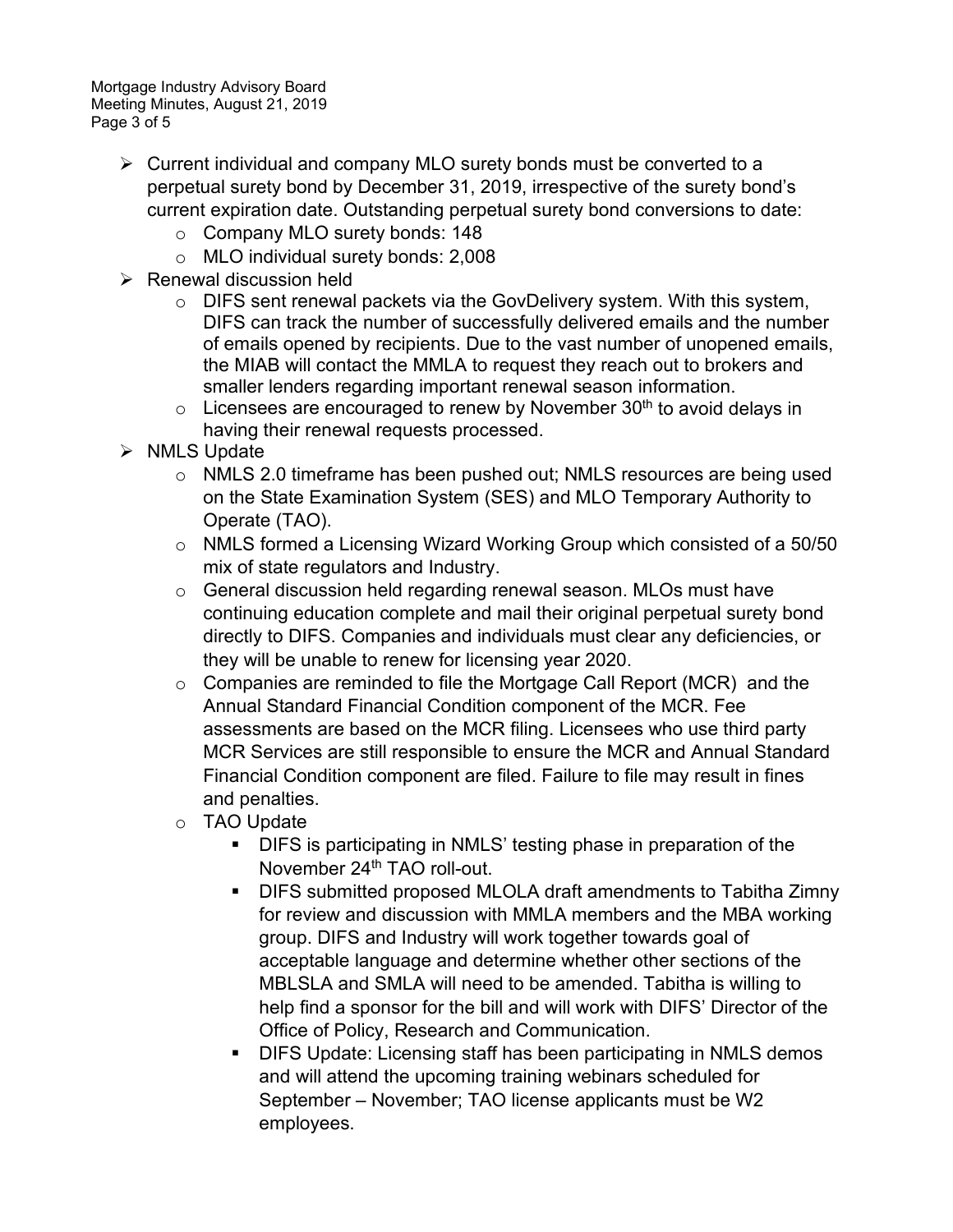Mortgage Industry Advisory Board Meeting Minutes, August 21, 2019 Page 4 of 5

> o State Examination System (SES) roll-out is expected during the first quarter licensing year of 2020.

# **Licensing/Compliance/Examination/Enforcement Discussion**

- Mortgage Examination and Investigation Section (MEIS) Statistics
	- o Examinations
		- 2019 year-to-date: 104
		- 2018 total: 129
	- o Investigations
		- 2019 year-to-date: 35
	- o Visitations for new licensees
		- 2019 year-to-date: 68
- **▶ Current Issues** 
	- o Many new mortgage brokers and lenders are relying on third party vendors and are not keeping their own records which puts them at risk of regulatory and legal violations; the MMLA has begun to offer more educational support for the broker community.
	- o Recent issues seen during examinations: LO compensation issues; brokers kicking back fees to consumers without disclosing to the lender; unclear and/or verbal compensation agreements; insufficient records by brokers who are relying on the lenders.
	- o DIFS Pre-Examination Questionnaires are available on DIFS website, they are well received by Industry.

# **Industry Updates and Agenda Items**

- $\triangleright$  General discussion regarding GSE Reform held.
- $\triangleright$  GNMA Actions/Activities
	- o RFI issued on stress testing for all non-depository issuers. Industry concerns include how GNMA will apply the tests and how much cash they will require.
	- o Smaller institutions suggest exams should be tiered based on size.
	- o FHA cash-out refinance limit set at 80%, effective September 1, 2019.
- **► CFPB Spring Meeting Discussion** 
	- o Qualified Mortgage (QM) Patch discussion.
		- **Director Kraninger is concerned with the QM Patch, which is set to** expire January 10, 2021. Allowing the QM Patch to expire could cause the market to seize up.
		- The CFPB is interested in feedback; the MBA created a committee to develop recommendations.
		- Industry's goal is to fix Amendment Q and eliminate the QM Patch.
	- o Loan Officer compensation continues to be a major issue; CFPB is reviewing.
	- o Small Lender Examination Discussion: Due to a lack of resources, the CFPB will consider conducting more joint state examinations as well as rely on state small lender examinations.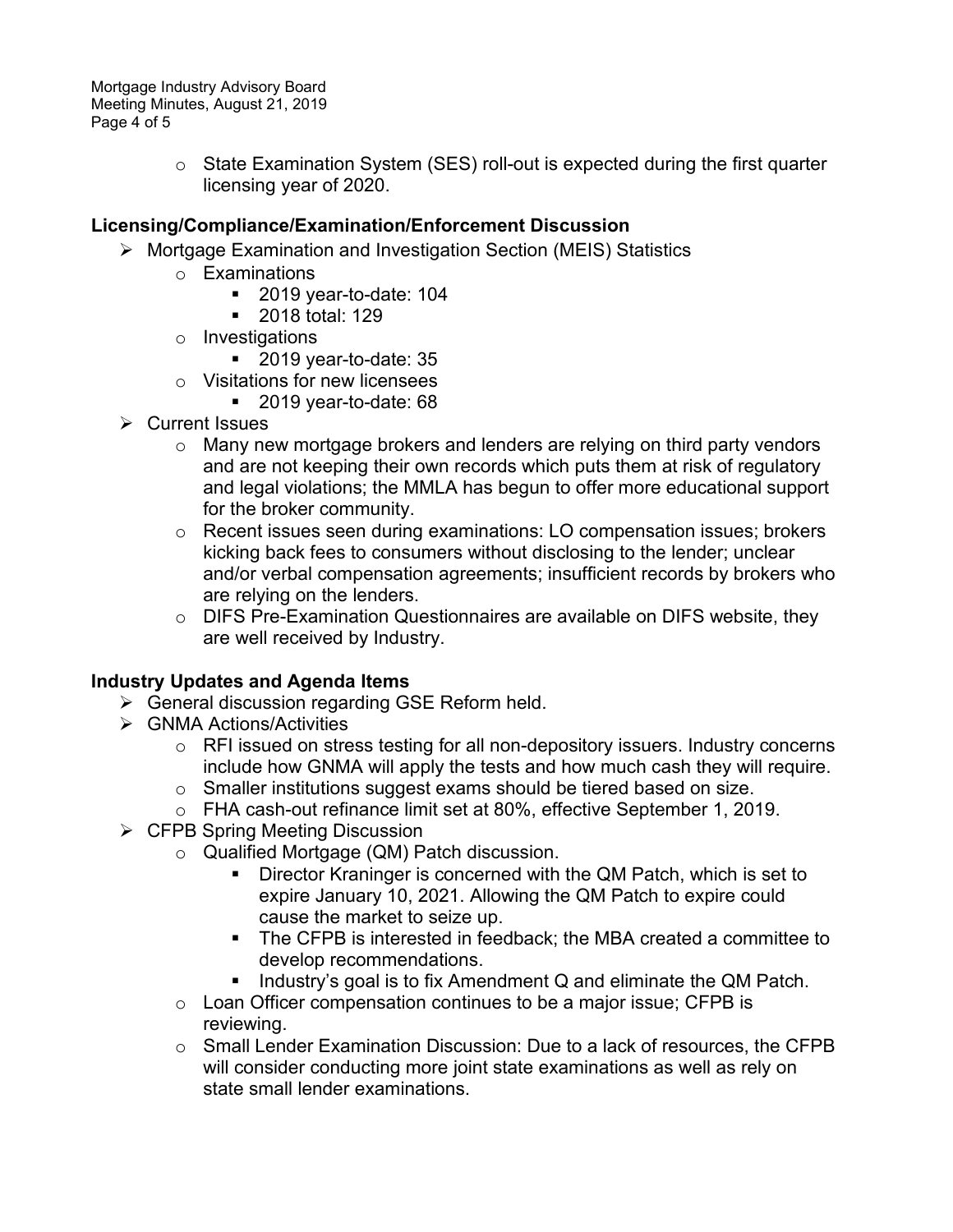- o SAFE Act Discussion: Concerns expressed regarding discretion available to depositories to hire individuals who fail a criminal background check.
- o Discussion held regarding a possible CFPB lawsuit focusing on an alleged Equal Time Rule advertising violation of a small, three-person mortgage company. Industry is concerned this would be a "rules by enforcement" lawsuit.
- o HMDA Rule 60-day comment period was extended to October 15, 2019.
- o Discussion held regarding settlements of BSI Financial and Freedom Mortgage.
- o CT Lender Update: Company closed its doors in all 50 states.
- o Board will provide FHA default statistics.

## **Next Meetings**

- November 13, 2019: 8:30 am in Lansing
- $\triangleright$  February 12, 2020: 8:30 am in Lansing

\_\_\_\_\_\_\_\_\_\_\_\_\_\_\_\_\_\_\_\_\_\_\_\_\_\_\_\_\_\_\_\_\_\_\_\_\_\_\_

 $\triangleright$  May 13, 2020: 8:30 am in Lansing

# **Meeting adjourned at 11:44 am**

Teri Heindrichs, MIAB Secretary

\_\_\_\_\_\_\_\_\_\_\_\_\_\_\_\_\_\_\_\_\_\_\_\_\_\_\_\_\_\_\_\_\_\_\_\_\_\_\_ Michelle Tullar, DIFS Recording Secretary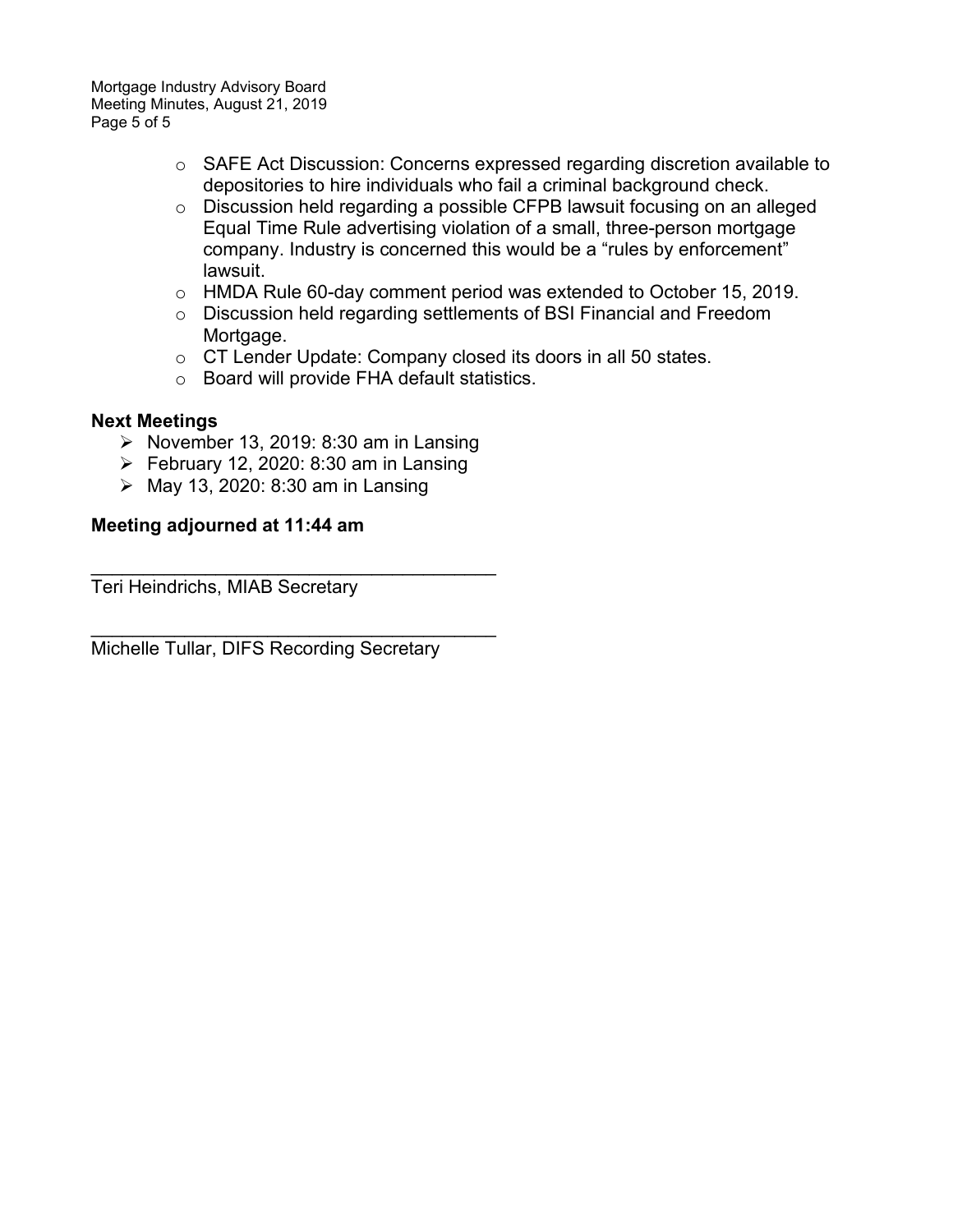#### **Mortgage Industry Advisory Board**

#### **BOARD MEETING MINUTES**

**November 13, 2019**

- Present: Donald Calcaterra Jr. Daniel Grzywacz Teri Heindrichs Allison Johnston Michelle Kirsten Timothy Kleyla Audrey Acquisti – via telephone DIFS Staff: Alex Dornberg Brenda Gardner
- Marissa Hendee Michelle Tullar Mark Weigold Anita Fox Bob Burns Chad Arnold

#### **Call to order at 8:44 am**

> Motion to approve 8/21/19 minutes; motion passed

#### **Board Introduction**

- Board extended a warm welcome to Director Anita Fox; Bob Burns, Chief Adviser to the Director and Legislative Director; and Chad Arnold, Director of Office of Policy, Research and Communication. General discussion was held regarding legislation and future non-depository CSBS working groups.
- $\triangleright$  Board member terms and expirations discussion was held. Don Calcaterra's final term expires May 19, 2020. Teri Heindrichs, Timothy Keyla, and Michelle Kirsten's first 4-year term expires May 19, 2020. Members interested in second 4-year term were asked to email Mark Weigold; members are reappointed by Director Fox.

### **DIFS**

- $\triangleright$  Current licensee population/statistics/application turn times
	- o MLO Licensees
		- November 2019: Total 13,144 11,403 approved, 1,741 approvedinactive
		- November 2018: Total  $13,876 10,939$  approved, 2,937 approvedinactive
		- **Applications currently pending: 145**
		- 2019 monthly average: 308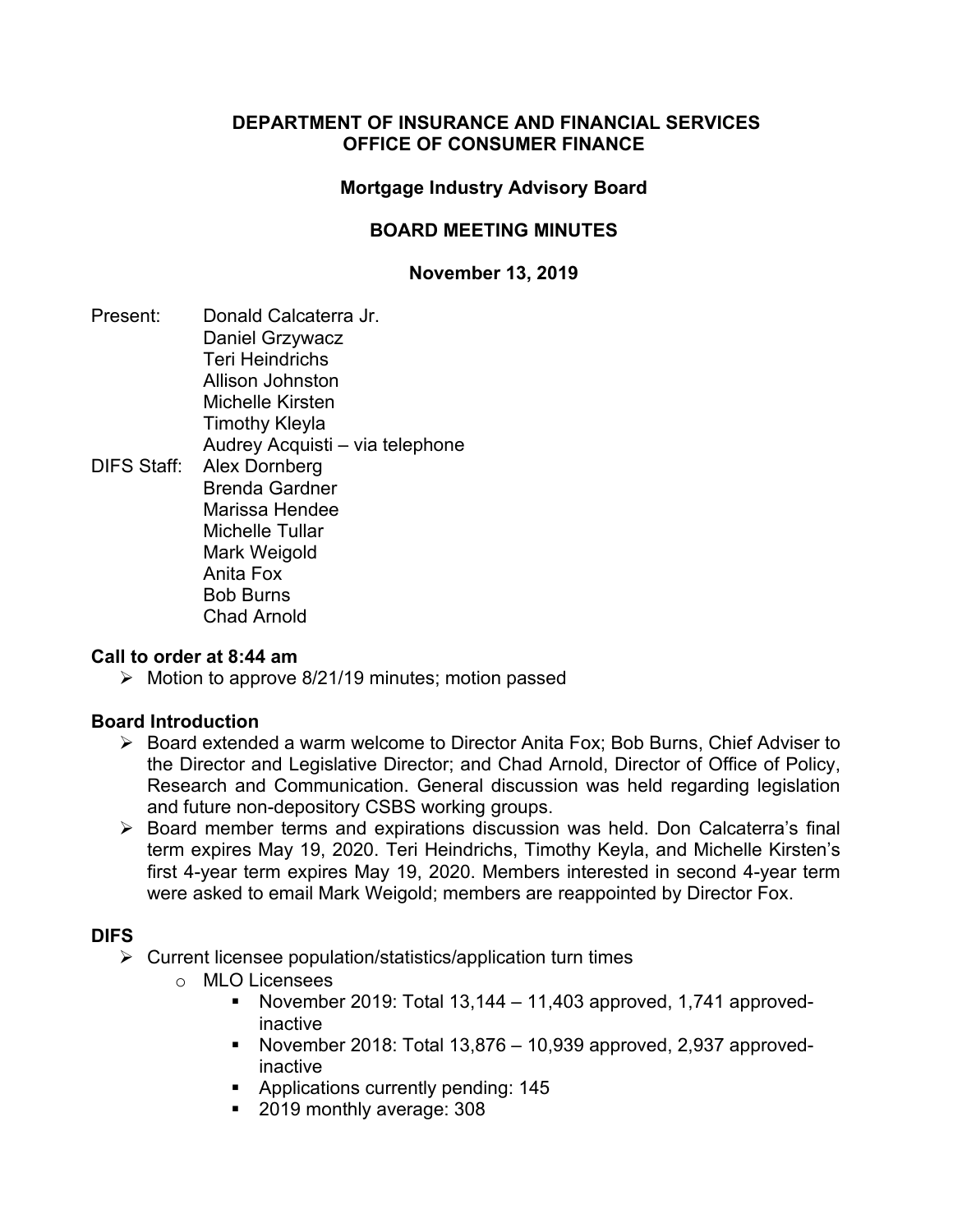Mortgage Industry Advisory Board Meeting Minutes, November 13, 2019 Page 2 of 5

- o First Mortgage Licensees and Registrants
	- November 2019: Total 845 616 licensees, 229 registrants
	- November 2018: Total 773 552 licensees, 221 registrants
	- Applications currently pending: 27 (19 licensees/8 registrants)
- o Secondary Mortgage Licensees and Registrants
	- November 2019: Total 286 2 licensees, 284 registrants
	- November 2018: Total 253 1 licensee, 252 registrants
	- Applications currently pending: 5 (0 licensee/5 registrants)
- o CFS Licensees
	- November 2019: 6
	- November 2018: 7
	- **•** Applications currently pending: 0
- o New Applications Volume
	- MLOs
		- 2019 year-to-date: 3,079
		- 2018 total: 4,014
		- Average application turnaround time: 5 days
	- First Mortgage Licensees and Registrants
		- 2019 year-to-date: 170
		- 2018 total: 148
		- Average application turnaround time: 25 days
	- Secondary Mortgage Licensees and Registrants
		- 2019 year-to-date: 47
		- 2018 total: 44
		- Average application turnaround time: 26 days
	- CFS
		- 2019 year-to-date: 0
		- 2018 total: 1
- o Federally Registered MLOs for Michigan
	- 9/30/19: 13,381
	- 9/30/18: 13,485
- Renewals Issued/Received/Processed (to date)
	- o MLOs
		- Issued: 13,163
		- Received and processed: 1,774
	- o First Mortgage Licensees and Registrants
		- Issued to date: 851
		- Received and processed: 313
	- o Secondary Mortgage Licensees and Registrants
		- Issued to date: 289
		- Received and processed: 150
	- o CFS
		- $\blacksquare$  Issued to date: 6
		- Received and processed: 2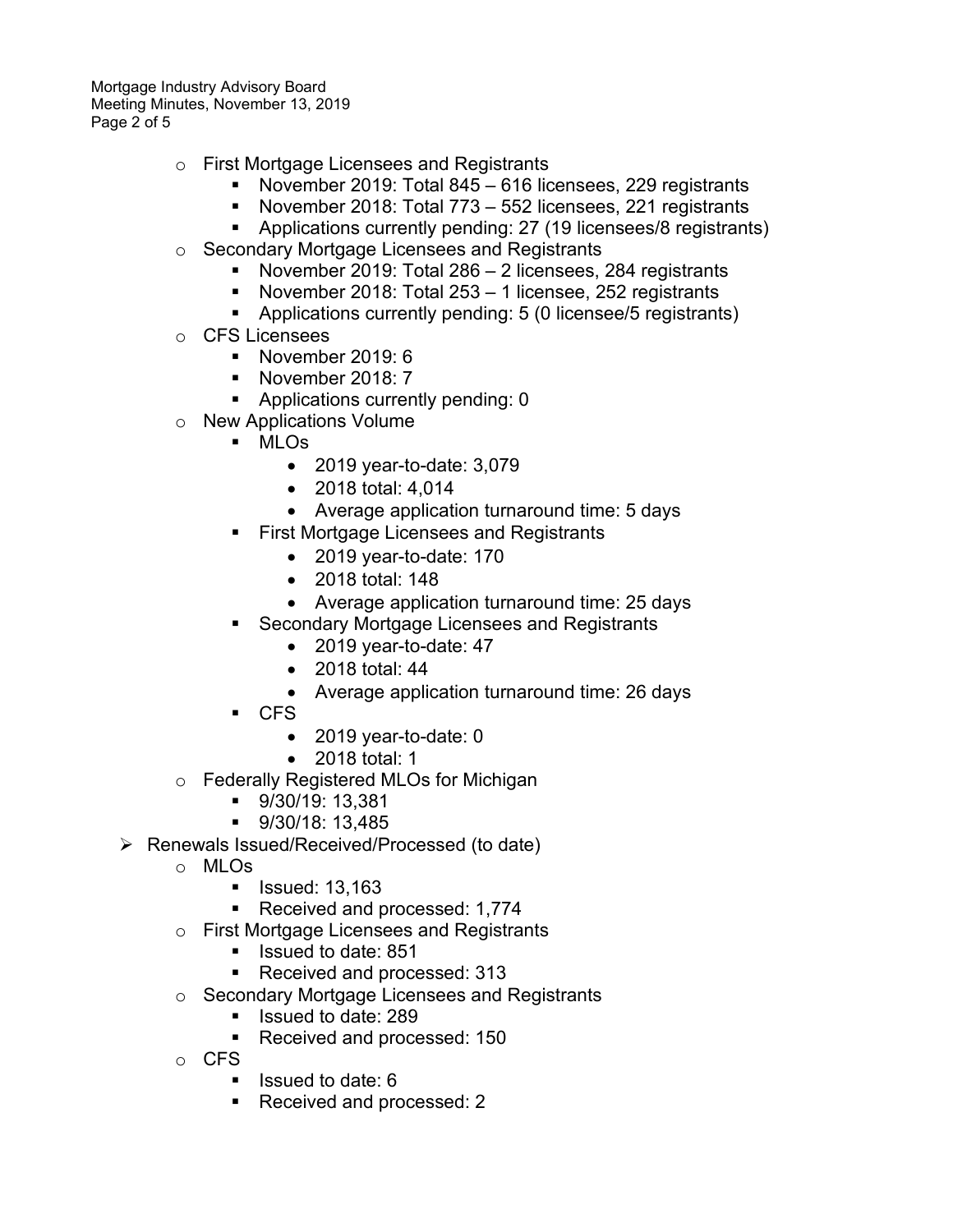Mortgage Industry Advisory Board Meeting Minutes, November 13, 2019 Page 3 of 5

- First Mortgage New Application Activity Breakdown
	- $\degree$  2019
		- **First Mortgage Licensees and Registrants: 170**
		- **Broker only: 82**
		- **Broker/Lender: 44**
		- **Broker/Lender/Servicer: 44**
	- $\circ$  2018
		- First Mortgage Licensees and Registrants:148
		- Broker only: 57
		- Broker/Lender: 39
		- **Broker/Lender/Servicer: 52**
- $\triangleright$  NMLS/Renewal Update
	- o Industry stated several MLO licensees were confused regarding the implementation date of the perpetual surety bond. MLO and MLO Company surety bonds must convert to a perpetual surety bond and be received by DIFS by December 31, 2019. Uncleared deficiencies can delay a renewal or cause non-renewal.
	- o MLO non-renewal trend is possibly due to increased interest rates; larger companies are staying busy.
- MLO Temporary Authority to Operate (TAO) Update:
	- o Effective November 24, 2019.
	- o State regulators and NMLS are preparing for SAFE Act amendment to take place.
	- o NMLS will notify states if individuals requesting TAO meet minimum qualifications.
	- o TAO Intent to Deny Discussion
		- MLOs who fail to provide a bond but qualify for TAO could be issued an Intent to Deny.
		- An MLO who has been issued an Intent to Deny does not have the authority to originate loans.
		- **DIFS** will issue a Denial to an applicant for various reasons.
		- An applicant, if denied, has 60 days to request a hearing; if denied, the MLO is unable to conduct loan activities that would require licensure.
- ▶ Discussion with Director Fox, Bob Burns, and Chad Arnold
	- o Chad Arnold provided legislative updates on MLOLA and TAO; HB 5084 passed Senate on 11/13/19 and was sent to Governor Whitmer for signature.
	- o Director Fox stated she has been attending CSBS meetings. One of Director Fox's goals is to put more emphasis on non-depository institutions, ensuring they are represented at CSBS meetings.
	- o Mark Weigold discussed the importance of combining the First and Secondary Mortgage statutes which would create one license rather than the 26 different license and registration combinations.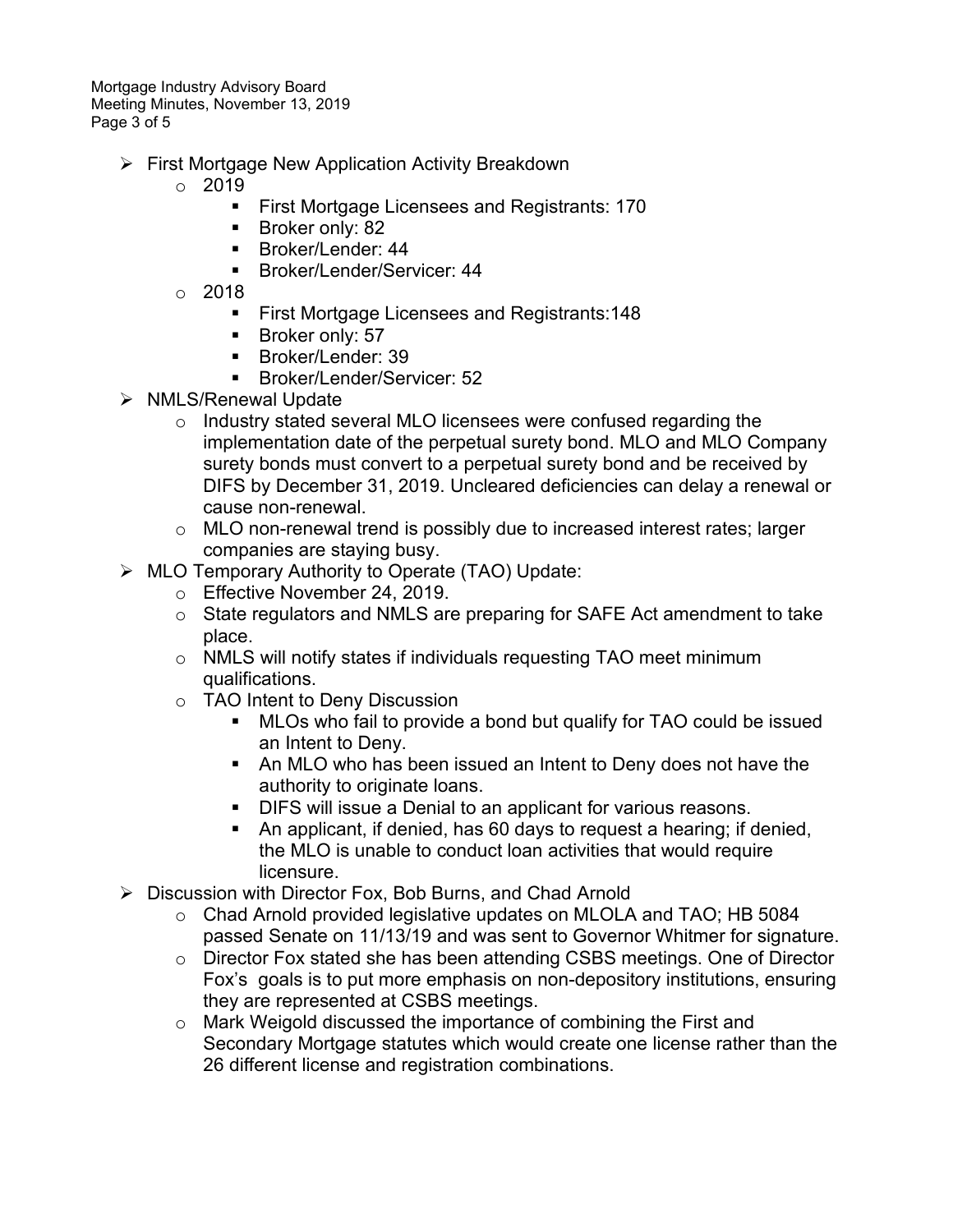Mortgage Industry Advisory Board Meeting Minutes, November 13, 2019 Page 4 of 5

# **Licensing/Compliance/Examination/Enforcement Discussion**

- Mortgage Examination and Investigation Section (MEIS) Statistics
	- o Examinations
		- $10/31/19:157$
		- 12/30/18 total: 129
	- o Investigations
		- $\blacksquare$  10/31/19:41<br> $\blacksquare$  12/30/18:47
		- 12/30/18: 67
	- o Visitations for new licensees
		- 10/31/19: 116
		- $\blacksquare$  12/30/18: 104
- **▶ Current Issues** 
	- $\circ$  Discussion was held regarding a buyer's credit. MEIS examiners have seen several instances of a buyer's credit during examinations. Industry stated a buyer's credits is legal and can come from real estate referrals, a third-party contribution (gift), buyer's agent commission credits, realtor contribution given to buyer. The total credit will depend on the loan type and program. Typically, no more than 6% through all sources.
	- o Record Keeping Discussion
		- MEIS examiners have noticed that brokers are not using origination software and are not keeping records, which makes examiners unable to determine compliance.
		- **EXECT** Licensees are responsible for their own records and cannot rely on third party vendors.
		- **Many licensees are using third party vendors and investors sites.** Examiners are advising brokers to download their records when using an outside system as soon as the loan is closed.
		- Violations for not maintaining records can result in citations, penalties and/or revocation of license.
		- **DIFS** is limited to one exam per year, examiners will recommend a visit in 12-18 months for brokers who are not complying.

### **Industry Updates and Agenda Items**

- $\triangleright$  General discussion regarding GSE Reform held.
- **► GNMA Actions/Activities Discussion** 
	- o RFI issued on stress testing for all non-depository issuers. Industry concerns include how GNMA will apply the tests and how much cash they will require.
	- o Smaller institutions suggest exams should be tiered based on size.
- **≻** CFPB Discussion
	- o Loan officer compensation & steering discussion held.
	- o FHA cash-out refinance limit set at 80%, effective September 1, 2019.
	- o 2020 VA Funding Fee increase discussion held.
	- $\circ$  Industry has seen an increase in borrower fraud in the form of pay stubs, employment, bank statements, occupancy and fake college transcripts. Third